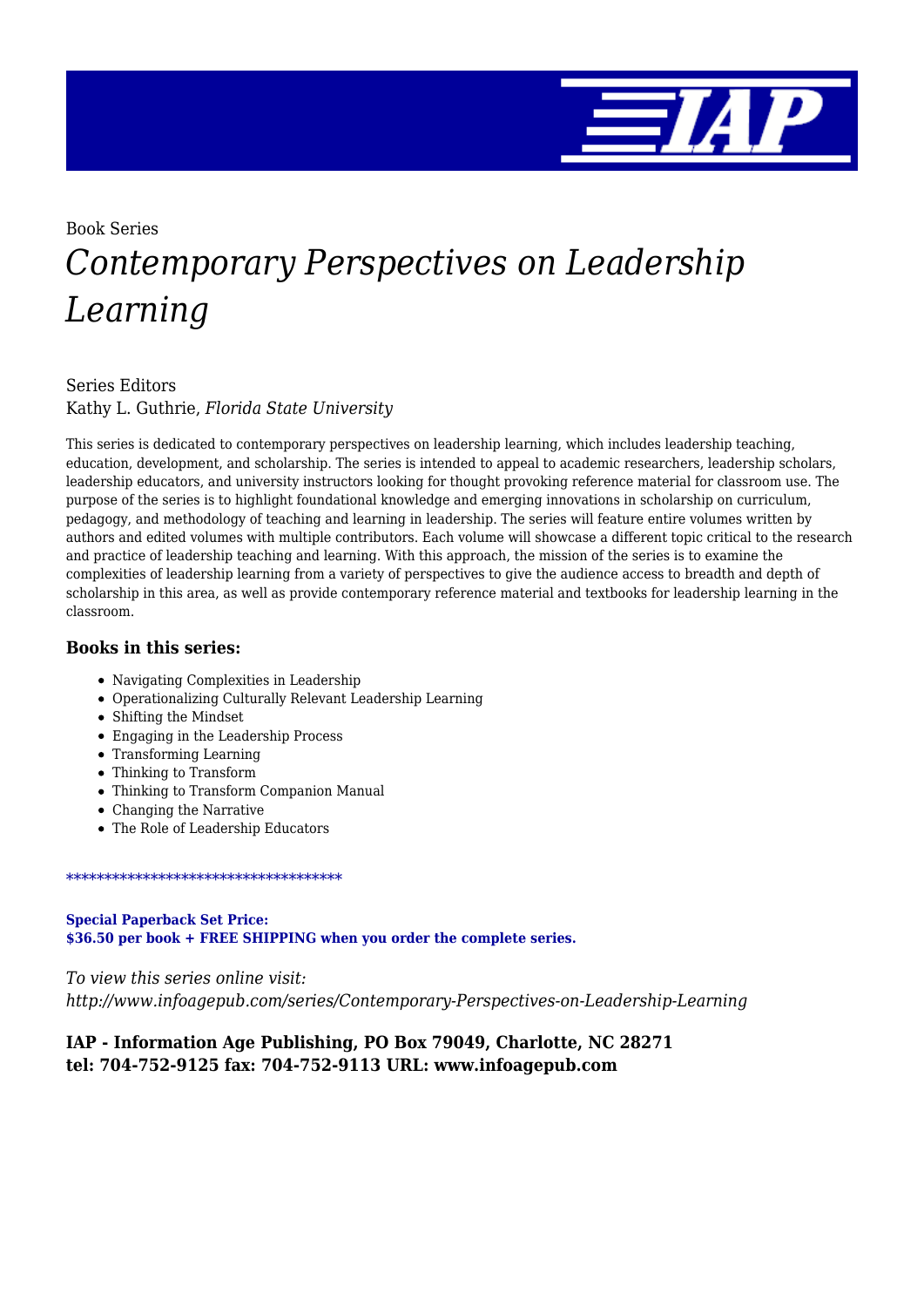

# Navigating Complexities in Leadership Moving Toward Critical Hope

Kathy L. Guthrie, Florida State University; Kerry L. Priest, Kansas State University

2022. Paperback 978-1-64802-788-8 \$45.99. Hardcover 978-1-64802-789-5 \$85.99. eBook 978-1-64802-790-1 \$74.

Navigating Complexities in Leadership: Moving Towards Critical Hope emerged in response to the confluence of complexities experienced by leadership educators and practitioners amidst global pandemics. It is a guide for those seeking to learn through critical perspectives, and seek more agile, responsive tools for navigating complexity, change, and disruption. The audience for the book ranges from new and entry-level leadership educators to senior scholars in higher education.

This book frames leadership learning and development as a process of adaptive action in complex systems. It brings to light patterns of complexity in current times through the lens of educators and practitioners in higher education. Readers are invited to actively engage with the text from an inquiry stance. Through curiosity, shared exploration, self-reflection we hope readers will discover patterns and insight that resonate and challenge their own experiences, find energy to engage the complexities being faced, and build adaptive capacity to live, work, teach, and lead in critical hope and possibility. The book concludes with questions and considerations that allow educators and practitioners to reflect on their own roles and contexts and move towards critical hope in navigating the complexities we will continue to face.

**CONTENTS:** Acknowledgments. Parting the Clouds: Navigating Complexity in Leadership, *Kerry L. Priest and Kathy L. Guthrie.* **PART I: EXPANDING DYNAMIC LEADERSHIP FRAMES.** Raising Consciousness in Paradigm Interplay in Leadership, *Chelsea D. Shore.* Tensions in Sustainability Leadership, *Rian Satterwhite, Katherine Sheridan, and Whitney McIntyre Miller.* Preparing Leadership Activity at the Intersection of Life and Politics, *Brandon W. Kliewer.* Reflections on Bad Leadership in Complex Times, *O'Juan Edwards.* Expanding the Scope of Scholarship in Leadership Education, *Martinella Dryburgh, Elizabeth Goryunova, Carol Clyde Gallagher, Trent Grundmeyer, and Cristina de Mello e Souza Wildermuth.* **PART II: LEADERSHIP PRACTICE IN HIGHER EDUCATION.** Emergent Strategy: A Tool for Transforming Leadership in Higher Education, *Ciera Fluker.* Power of the People: Higher Education and Followership in the Time of Mass Media, *Cassandra R. Kepple.* Emerging Engagement and Leadership During Complex Times, *Marissa Mainwood.* Making the World Your Classroom: Observation as a Pedagogical Tool for Leadership Learning, *Brittany Devies.* **PART III: HIGHER EDUCATION AS A PARTNER IN LEADERSHIP PRACTICE.** Considerations for Community Engagement in Complex Times, *Julie B. LeBlanc.* Agriculture and Rural Communities: Leadership Learning and Implications for Higher Education, *Susan Metzger and Russell Plaschka.* Integrating Leadership Frameworks to Diagnose and Address the Challenge of Health Equity, *Mac T. Benavides, Saya Kakim, and Jurdene Coleman.* **PART IV: IDENTITY.** From #BlackLivesMatter to Critical Hope: Reflecting on Socially Just Leadership in Higher Education, *Jesse R. Ford and Brandy S. Propst.* Unpacking the Influence of Leadership Tax on Black Women, *Brittany Brewster.* The Risks of Being a Student Athlete Leader in the Midst of Social Unrest, *Sherrina S. Lofton.* Cultivating a Systems Mindset Through Feminist Leadership, *Brittany Devies and Julie E. Owen.* Critical Approaches to Gender Equity in Leadership Development and Practice, *R. J. Youngblood, Tess Hobson, and Roberta Maldonado Franzen.* **PART V: GLOBAL CONTEXT.** Leading With a Global Mindset, *Yang Li.* International Student Leadership Development: Honoring Cultural Identities to Create Inclusive Environments, *Pei Hu.* Grassroots Movements in Senegal to Grow Critical Hope: Lessons for Higher Education, *Trisha Gott, Mary Tolar, Salif Kanoute, and Seydi Ndiaye.* #EndSars: Illuminating Leadership Within a Leaderless Movement, *Onyedikachi Ekwerike.* Seeing the Sunlight: Critical Hope for the Future, *Kathy L. Guthrie and Kerry L. Priest.* About the Editors. About the Contributors.



# Operationalizing Culturally Relevant Leadership Learning

Cameron C. Beatty, Florida State University; Kathy L. Guthrie, Florida State University

2021. Paperback 978-1-64802-658-4 \$45.99. Hardcover 978-1-64802-659-1 \$85.99. eBook 978-1-64802-660-7 \$74.

This book is a practical resource designed to raise leadership educators understanding of culturally relevant leadership pedagogy for the purpose of creating inclusive learning spaces that are socially just for students. For leadership educators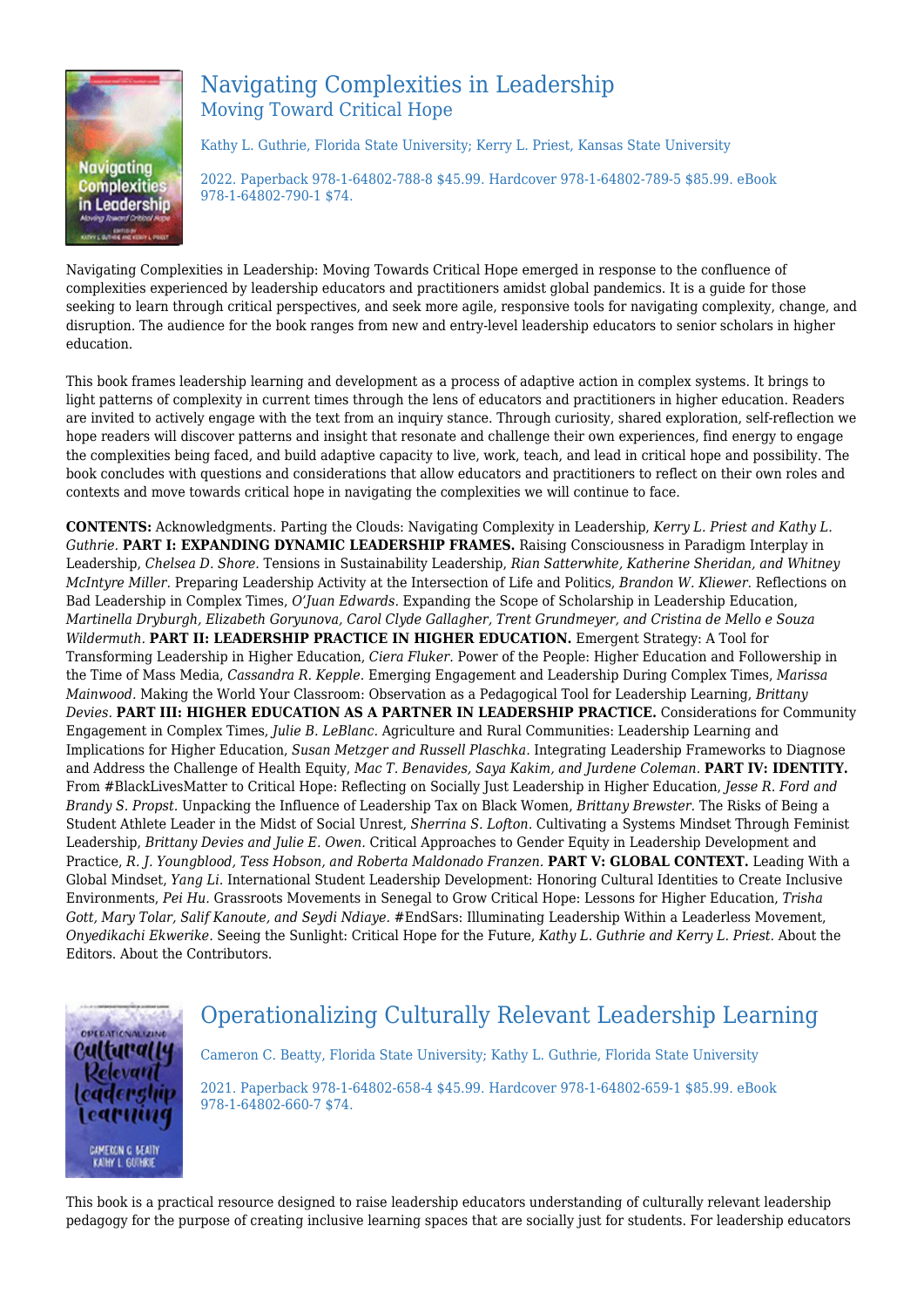seeking personal and professional development to assist in building and enhancing their levels of cultural competence in leadership education, this book is a guide. The audience for the book ranges from new and entry-level leadership educator roles to senior scholars in leadership education.

Operationalizing Culturally Relevant Leadership Learning, provides leadership educators with a substantive and comprehensive approach to the topic, offering personal narratives from leadership educators who have operationalized the model in their own personal and professional contexts. We believe that reframing leadership education with the culturally relevant leadership learning model, leadership educators will be able to integrate new insights into their own pedagogy and practice and move towards action. This book illustrates how leadership educators can shift the way they experience and facilitate leadership learning. By framing the operationalization of culturally relevant leadership learning, this book discusses the why, who, what, where, when, and how of developing culturally relevant and socially just leadership education. Readers of this text are encouraged to actively engage in the content through the questions each chapter pose and consider for themselves how culturally relevant leadership learning can be implemented in their own context.

#### **Endorsements for Operationalizing Culturally Relevant Leadership Learning:**

*"What's that you ask? What does Culturally Relevant Leadership Learning actually look like? Well, you've come to the right place! Operationalizing Culturally Relevant Leadership Learning utilizes narratives of seasoned and emerging leadership educators to construct clear examples of how to effectively operationalize the CRLL model is practice. Using this book will assist you in reimagining your leadership education offerings – guaranteed!"* Vernon A. Wall, Director of Business Development – LeaderShape, Inc.

and President: ACPA – College Student Educators International 2020 – 2021

*"This deeper exploration of the culturally relevant leadership learning (CRLL) model guides leadership educators in reconstructing not only what and how we teach, but who needs be included and why. At the cusp of the next phase of leadership education, this book is an invitation to deeply explore CRLL and its place in changing the direction of how we define, teach, practice, and embody leadership."*

Christie Navarro, Director, Center for Leadership Learning,

Office of Undergraduate Education, University of California, Davis

*"Operationalizing Culturally Relevant Leadership Learning is a beautiful and timely roadmap for integrating critical perspectives and social justice into leadership learning. Beatty and Guthrie accomplish what has alluded so many others: they capture the complexity of the abstract with the pragmatism of the how. Narratives bring to life content in new and powerful ways that showcase not just why we need this approach, but how to implement it today."* John P. Dugan, Executive Director, Youth Leadership Programs, The Aspen Institute

**CONTENTS:** Preface. Acknowledgments. CHAPTER 1: Interrogating Culturally Relevant Leadership Learning. CHAPTER 2: Constructs of the Culturally Relevant Leadership Learning Model. CHAPTER 3: The Where and When of Culturally Relevant Leadership Learning: Understanding Environmental Contexts. CHAPTER 4: Operationalizing Culturally Relevant Leadership Learning Through Personal Development. CHAPTER 5: Operationalizing Culturally Relevant Leadership Learning in Professional Development. CHAPTER 6: Cocurricular Program Development Using Culturally Relevant Leadership Learning. CHAPTER 7: Implementation of Cocurricular Programs Using Culturally Relevant Leadership Learning. CHAPTER 8: Development of Academic Programs Using Culturally Relevant Leadership Learning. CHAPTER 9: Academic Program Implementation Using Culturally Relevant Leadership Learning. CHAPTER 10: Applying Aspects of Culturally Relevant Leadership Learning to Theoretical Frameworks in Scholarship. CHAPTER 11: Socially Just Research Methods in Operationalizing Culturally Relevant Leadership Learning. CHAPTER 12: Processing Where to Start: Engaging in the Work. CHAPTER 13: Resources to Move Forward: Foundational and Enrichment Activities. References. Appendix: Overview of Questions Provided. About the Authors. About the Contributors.



# Shifting the Mindset Socially Just Leadership Education

Kathy L. Guthrie, Florida State University; Vivechkanand S. Chunoo, University of Illinois at Urbana-Champaign

2021. Paperback 978-1-64802-558-7 \$45.99. Hardcover 978-1-64802-559-4 \$85.99. eBook 978-1-64802-560-0 \$74.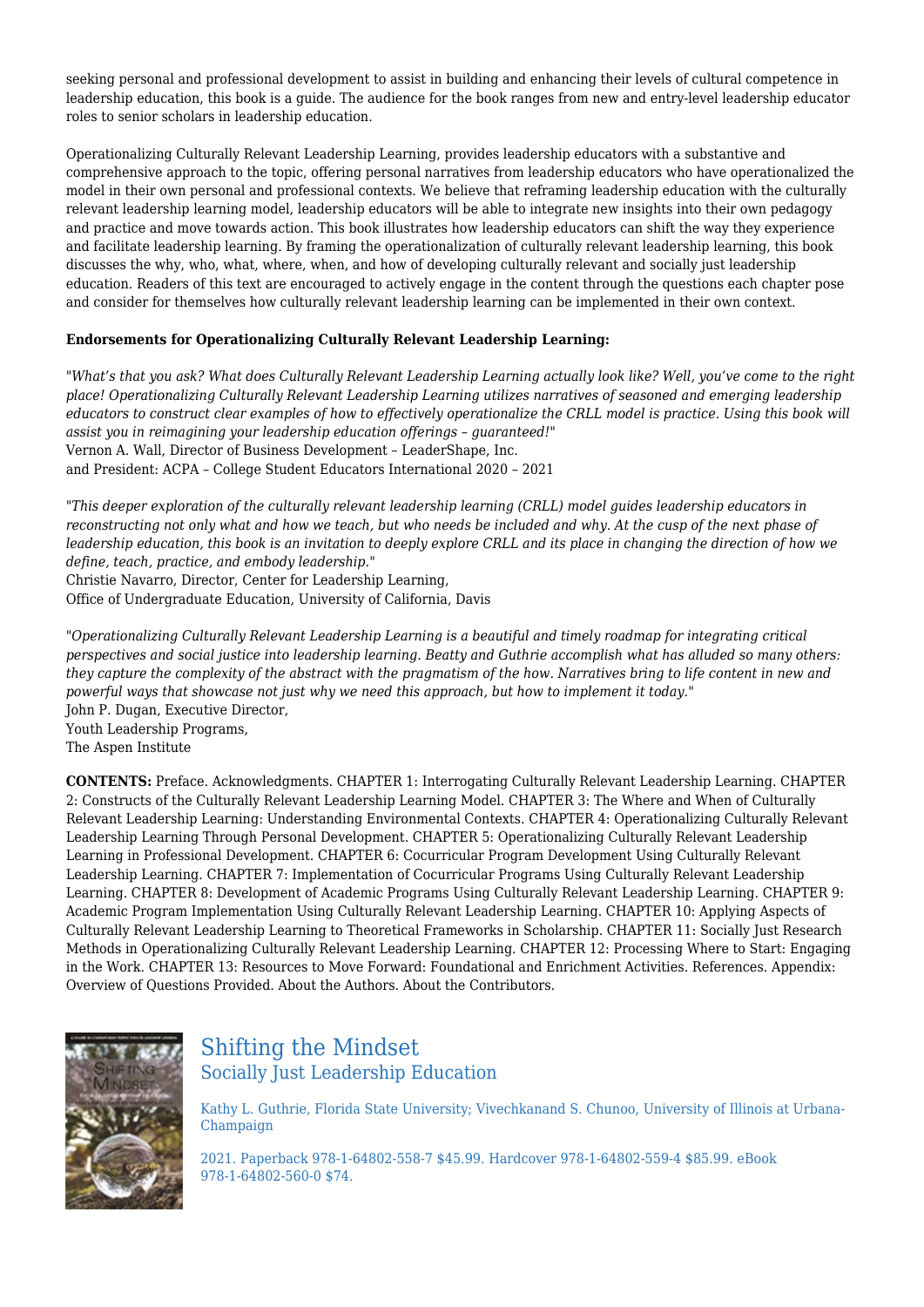Calling others in to lead for social justice has never been more important. In a world plagued by multiple and overlapping pandemics and other crises, the cost of leadership failures is constantly rising. Leadership education is responding to these challenges by centering cultural relevance, critical pedagogies, and important issues of identity, capacity, and efficacy in the preparation of emerging learners. Meeting the global demand for social justice requires thoughtful, innovative, and engaged praxes by all leadership educators. Alongside a cadre of diverse authors, we intend to shift the mindset of leadership education toward forward-thinking and holistic solutions, empowering our students to build a fairer and more equitable world for themselves and others.

Shifting the Mindset: Socially Just Leadership Education widens and deepens the discourse begun in Changing the Narrative: Socially Just Leadership Education. Our contributors' ideas occur into two parts: the first examines student social identities otherwise underrepresented in existing leadership education literature. The second portion illuminates key factors of leadership learning contexts frequently under– or unattended in both leadership education and social justice education. Every chapter includes critical considerations and practical guidance for educators striving to meet the leadership demands of an increasingly unjust world. Taken together, these thinking, planning, and acting tools augment the potential of educators who are preparing leaders under uncertain conditions.

We envision this book as an essential element of the leadership learning toolkit of socially just leadership ducators at all levels, between contexts, and across varying amounts of education, influence, and experience. You are needed now more than ever before. We, once again, invite you to our ongoing fight for fairness, freedom, and a brighter future for all.

**CONTENTS:** Acknowledgments. Foreword, *Jamie Washington.* Now More Than Ever: The Imperative for Socially Just Leadership Education, *Vivechkanand S. Chunoo and Kathy L. Guthrie.* Priests, Progressives, and a Mirage: A Short History of Social Justice, *Michael E. Promisel.* **PART I: SOCIAL IDENTITY AND SOCIALLY JUST LEADERSHIP EDUCATION.** Reframing Leadership Education and Development for Native College Students, *Symphony D. Oxendine and Deborah J. Taub.* Leading from In Between: Asian American Student Leadership, *Valerie Luutran and Jessica Chung.* Developing Lesbian, Gay, and Bisexual Student Leaders In and Out of the Classroom, *Darren E. Pierre and Jonathan J. Okstad.* Transgender Students and Socially Just Leadership Learning, *Alex Lange and Kieran Todd.* Exploring the Intersection of Love, Healing, and Leadership Among Men of Color, *Christopher S. Travers and John P. Craig.* Going Beyond "Add Women and Stir": Fostering Feminist Leadership, *Julie E. Owen, Brittany Devies, and Danyelle J. Reynolds.* "Nothing About Us Without Us": Challenging Ableist Leadership Education, *Spencer Scruggs and Sally R. Watkins.* Forging a Professional Military Identity: Leader Education in the U.S. Army Officer Corps, *David Gray, Daniel Marshall, and David Dixon.* Student Employees: The Fine Line Between Career Readiness and Leadership Learning, *Rebecca Pettingell Piers and Amie Runk.* Redefining Engagement: Including International Students in Socially Just Leadership Education, *Benjamin G. Cecil and Pei Hu.* Beyond Competition: Developing Student-Athletes Through Socially Just Leadership Education, *Kathryn C. King and Catherine A. Badger.* **PART II: SOCIALLY JUST LEADERSHIP EDUCATION CONTEXTS.** Applying the Lens of Intersectionality to Leadership Learning, *Susan R. Jones and Adrian L. Bitton.* Never Neutral: Challenging the Presumed Centrality of Ethics in Socially Just Leadership, *Jasmine D. Collins and Shane L. Whittington.* Leader Activists: Connecting Leadership Learning and Student Resistance, *Michaela A. Shenberger and Kathy L. Guthrie.* Socially Just Leadership Education in Action: Applying the Culturally Relevant Leadership Learning Model, *Vivechkanand S. Chunoo and Gregory E. French.* Community-University Partnerships as Socially Just Leadership Education, *Julie B. LeBlanc and Kathy L. Guthrie.* Cultivating Socially Just Leaders for Agriculture, *Katherine E. McKee and Jackie Bruce.* The Next Frontier: Virtual Environments for Socially Just Leadership Education, *Kirstin C. Phelps.* Addressing White Fragility in Leadership Education, *Cameron C. Beatty, Amber Manning-Ouellette, and Erica R. Wiborg.* Moving Beyond A Call: Collectively Engaging in Socially Just Leadership Education, *Kathy L. Guthrie and Vivechkanand S. Chunoo.* About the Contributors.



## Engaging in the Leadership Process Identity, Capacity, and Efficacy for College Students

Kathy L. Guthrie, Florida State University; Cameron C. Beatty, Florida State University; Erica R. Wiborg

2021. Paperback 978-1-64802-465-8 \$25.99. Hardcover 978-1-64802-466-5 \$34.99. eBook 978-1-64802-467-2 \$74.

This book introduces readers to process-based understandings of leadership, providing language and tools for engaging in the leadership process for all involved. This practical book was designed for college student leaders and educators or professionals who work with student leaders on college campuses. However, it is also accessible for high school students and graduate students to reflect on their identity, capacity, and efficacy as leaders. Based on their experiences as leadership educators, the authors offer grounding concepts of leadership and examples illustrating the complexity of culturally relevant leadership learning.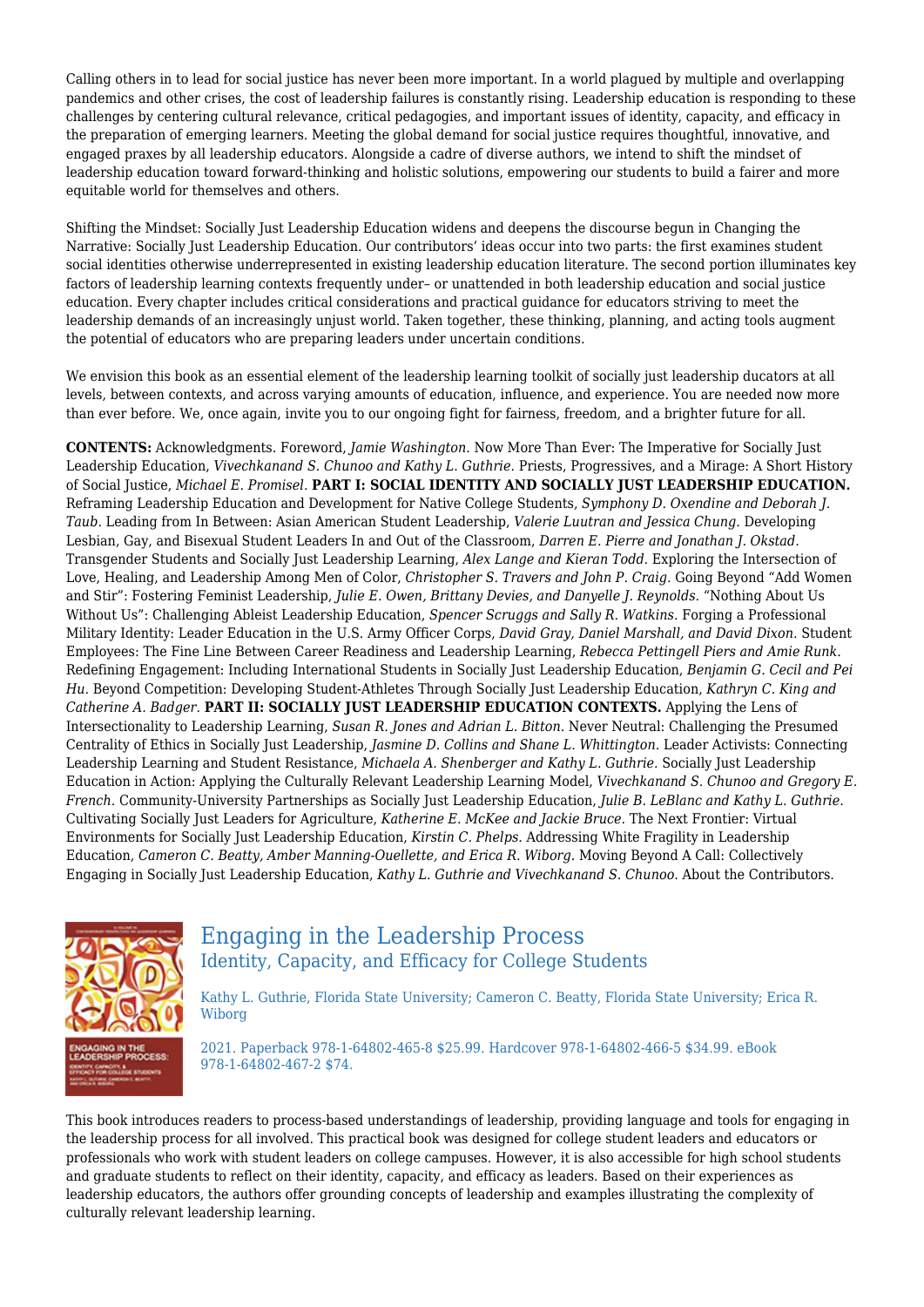Identity (who you are), capacity (your ability), and efficacy (what you do) are important for students to explore leadership development. These three concepts are core to this book, filling a gap in college student development literature by defining, illustrating, and questioning how they matter to leadership learning.

Framing leadership as a journey, this resource offers key learning opportunities for students to engage with others through a range of contexts. Each chapter is organized with various features, engaging readers to get the most out of this book. Features include "call-in boxes" to prepare for learning and "pause for considerations" to apply to personal experiences. Chapters conclude with personal reflection questions, discussion questions, and activities to take leadership learning further. The features are designed to be accessible for utilization in classes, organizations, community work, groups, and individual reflection opportunities.

**CONTENTS:** CHAPTER 1: Leadership: How Do I Engage in the Process? CHAPTER 2: Identity: Who Am I? CHAPTER 3: Capacity: What Is My Leadership Ability? CHAPTER 4: Efficacy: What Can I Do? CHAPTER 5: Engagement: How Do I Continue to Grow? References. About the Authors.



Kelly) Suite South Japan and Australia

# Transforming Learning

Instructional and Assessment Strategies for Leadership Education

Kathy L. Guthrie, Florida State University; Daniel M. Jenkins, University of Southern Maine

2020. Paperback 978-1-64802-045-2 \$45.99. Hardcover 978-1-64802-046-9 \$85.99. eBook 978-1-64802-047-6 \$74.

In this companion manual to The Role of Leadership Educators: Transforming Learning, this text was developed to fill a significant resource gap in leadership education. In response to this gap, as well as leadership educators' call for professional development related to teaching and learning, this text is grounded in the college teaching and leadership education literature. Filled with 60 learning activities for diverse contributors, this book offers a hands-on resource for leadership educators to use when facilitating leadership learning opportunities.

Each learning activity includes learning outcomes, activity instructions, facilitation notes, and additional resources offered by the author. The text is organized by the pedagogical methods covered in The Role of Leadership Educators: Transforming Learning. Pedagogical methods covered include Discussion, Case Studies, Reflection, Team-Based Learning, Service Learning, Self- and Peer-Assessments, Role-Play, Simulation, Games, and Art. Each chapter contains six learning activities for each pedagogical method, four focused in instructional strategies (curricular, co-curricular, technologyenhanced, followership-focused) and two in learning assessment strategies (curricular and co-curricular).

**CONTENTS:** Acknowledgements. CHAPTER 1: Setting the Stage. CHAPTER 2: Discussion. CHAPTER 3: Case Study Methods. CHAPTER 4: Reflection. CHAPTER 5: Team-Based Learning. CHAPTER 6: Service-Learning. CHAPTER 7: Self– and Peer-Assessments. CHAPTER 8: Role-Play. CHAPTER 9: Simulation. CHAPTER 10: Games. CHAPTER 11: Arts-Based Learning. Editor and Contributor Bios.



## Thinking to Transform Reflection in Leadership Learning

Jillian M. Volpe White, Florida State University; Kathy L. Guthrie, Florida State University; Maritza Torres, University of Central Florida

2019. Paperback 978-1-64113-821-5 \$45.99. Hardcover 978-1-64113-822-2 \$85.99. eBook 978-1-64113-823-9 \$74.

In an era of constant connection, it can be challenging to prioritize time for reflection. Taking time to think can feel like a luxury or even a waste time. People facilitating complex leadership processes may feel the least able to pause and reflect. However, it is through intentional reflection that we make meaning of experiences, connect ideas, question assumptions, and generate innovative possibilities. By taking time to reflect, individually and with others, learners can see the full picture of an experience, understand their thought processes, and enhance their capacity for leadership. Beyond individual reflection, by engaging in reflection on social issues with others, leaders can be empowered and enabled to create positive changes. This book is a clarion call for educators and learners to make reflection a central priority.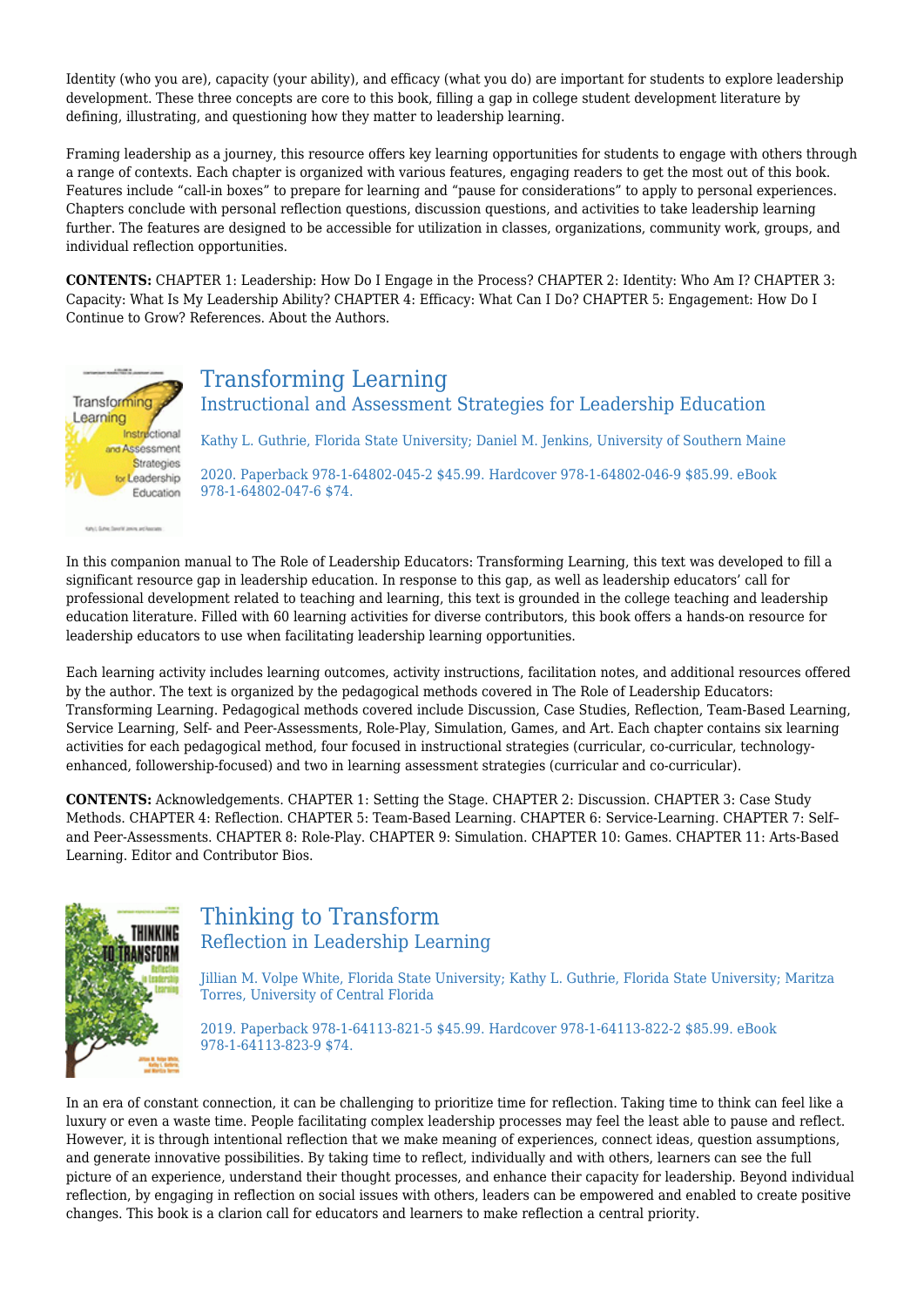Reflection, the process of making meaning of experience, and leadership, a relational process for affecting change, are enhanced by one another. Together, they strengthen the potential for leadership learning through experience. This book addresses challenges for reflection in leadership learning while also connecting it to timely topics. It begins with connections between reflection and leadership and then introduces a framework for reflection in leadership learning. Reflection is a powerful strategy curricular and co-curricular learning; for instruction and assessment, reflection in leadership learning can benefit from both intentional framing and feedback. As socially constructed concepts, both reflection and leadership have historically lacked clarity; to add to the confusion, critical reflection is often interchanged with reflection. This book introduces a continuum of critical reflection in leadership learning. In order to facilitate reflection in leadership learning, educators must engage in the inner work of becoming reflective educators. Finally, in the face of complex social challenges, reflection, leadership, mindfulness, and resilience are juxtaposed in order to highlight how these concepts are reliant upon one another.

Reflection in leadership learning is essential for anyone who wants to develop their capacity for leadership. When faced with complex social issues and challenges at a global scale, the only way to make progress is through collective action that results from critical reflection. To develop more resilient and mindful learners who can adapt to changing circumstances, educators must center reflection in leadership learning as a philosophy, pedagogy, outcome, and strategy. This book provides a balance of theory and practice to empower and enable educators to engage in reflective leadership learning.

**CONTENTS:** CHAPTER 1: INTO THE WOODS: SETTING UP SIGNIFICANCE. CHAPTER 2: REFLECTION DEFINED. CHAPTER 3: FRAMING LEADERSHIP LEARNING. CHAPTER 4: REFLECTIVE STRATEGIES FOR PEDAGOGY AND LEARNING ASSESSMENT. CHAPTER 5: CRITICAL REFLECTION IN LEADERSHIP LEARNING. CHAPTER 6: BEING A REFLECTIVE LEADERSHIP EDUCATOR. CHAPTER 7: SEEING THE FOREST AND THE TREES. ABOUT THE AUTHOR.



## Thinking to Transform Companion Manual Facilitating Reflection in Leadership Learning

Jillian M. Volpe White, Florida State University; Kathy L. Guthrie, Florida State University; Maritza Torres, University of Central Florida

2019. Paperback 978-1-64113-894-9 \$45.99. Hardcover 978-1-64113-895-6 \$85.99. eBook 978-1-64113-896-3 \$74.

Through courses, internships, community engagement, social organizations, and daily interactions with others, every day we accumulate experiences; however, learning does not happen through experience but from reflection on experiences. This manual provides guidance for facilitating reflection in leadership learning and features over 50 activities from 52 reflective leadership educators. Guided by a framework for reflection in leadership learning, we focus on six methods for reflection: contemplative, creative, digital, discussion, narrative, and written. Through prioritizing time, holding space, and asking questions that challenge assumptions, educators facilitate reflection in leadership learning. This intentional focus on making meaning of leadership processes enhances the capacity of learners to work collaboratively for change.

**CONTENTS:** CHAPTER 1: Enhancing Your Skills for Facilitating Reflection. CHAPTER 2: Contemplative. CHAPTER 3: Creative. CHAPTER 4: Digital. CHAPTER 5: Discussion. CHAPTER 6: Narrative. CHAPTER 7: Written. About the Editors and Contributors.



#### Changing the Narrative Socially Just Leadership Education

Kathy L. Guthrie, Florida State University; Vivechkanand S. Chunoo, University of Illinois at Urbana-Champaign

2018. Paperback 978-1-64113-335-7 \$45.99. Hardcover 978-1-64113-336-4 \$85.99. eBook 978-1-64113-337-1 \$74.

Social justice and leadership education are inextricably linked. In order to move social justice forward, we need to develop leaders with knowledge, skills, and values to engage effectively in the leadership process.

We need socially just leaders now more than ever. At a time when our elected and appointed officials agree on very little, our communities are divided and distrustful of one another, and individual citizens struggle for fairness in the face of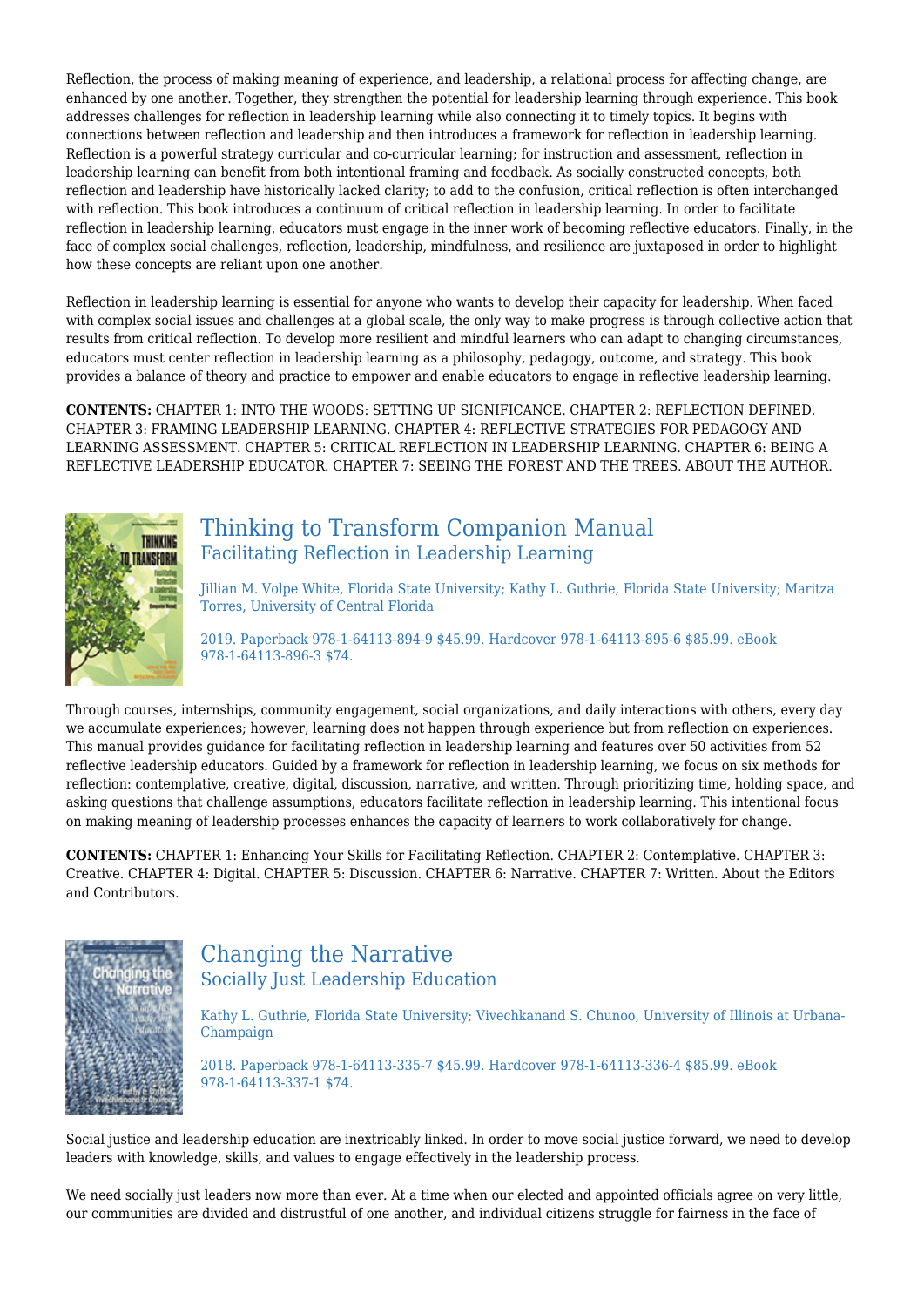discrimination, society is at a crossroad. In one direction lies the reproduction of oppression and marginalization, continued distrust, and further fragmentation. In the other, a route toward healing, compassion, and fairness. How then do we prepare our leaders of tomorrow to walk the path of justice rather than take the road to ruin?

Changing the dominant narratives in society involves preparing skilled social critics and knowledgeable advocates for positive and sustainable change through education. However, when leadership education fails to consider social justice issues, or when social justice education omits leadership learning, both fall short of their goals. This texts links issues of social justice, equity, and equality, to leadership knowledge, skills, and values, with the intent of offering theoretical, practical, and policy recommendations to improve the work of educators charged with preparing undergraduates for the complexities of leadership in all its forms. Collectively, the contributors inform much needed practices and pedagogies toward socially just leadership education.

No single one of us can change the narrative alone, but together, we can amplify the voices of those leading toward justice. The perspectives offered here are but a sample of the work being done to make the future a brighter place for all. We invite you to be part of the conversation.

**CONTENTS:** Foreword. Opening Up the Conversation: An Introduction to Socially Just Leadership Education, *Kathy L. Guthrie and Vivechkanand S. Chunoo.* Integrating Social Justice in Leadership Education, *Trisha S. Teig.* More Than Just Words: Transforming Leadership Education Toward Liberty and Justice For All, *Miguel Ángel Hernández.* Intersecting Activism and Social Justice in Leadership Education, *Marshall Anthony Jr.* **PART I: SOCIAL IDENTITY AND SOCIALLY JUST LEADERSHIP EDUCATION.** Social Class Identity Consciousness in Socially Just Leadership Education, *Sonja Ardoin.* Beyond the Binary: Advancing Socially Just Leadership Through the Lens of Gender, *Paige Haber-Curran and Dan Tillapaugh.* Getting in Formation to Lead: Black Female Student Leadership Development, *LaFarin R. Meriwether.* The World is Yours: Cultivating Black Male Leadership Learning, *Dorsey Spencer Jr.* ¡Pa'lante Siempre Pa'lante! Latina Leader Identity Development, *Maritza Torres.* Latino Male Leadership: A Social Justice Perspective, *Juan R. Guardia and Cristobal Salinas Jr.* Social Justice Leadership for Faith and Philosophical Communities, *Vivechkanand S. Chunoo and Gabrielle Garrard.* Social Justice Implications of Assumed Leadership Self-Efficacy in First-Generation Students, *Erin Sylvester.* Foster Care Youth Alumni to Collegiate Leaders: How Non-Traditional Family Structures Impact Leadership Development, *Jennifer Farinella.* **PART II: SOCIALLY JUST LEADERSHIP EDUCATION PROCESSES AND ENVIRONMENTS.** Creating Brave Spaces in Leadership Education, *Rose Rezaei.* The Role of Liberatory Pedagogy in Socially Just Leadership Education, *Cameron C. Beatty and Amber Manning-Ouellette.* Creating Cocurricular Socially Just Leadership Learning Environments, *Kathy L. Guthrie and Jane Rodriguez.* Infusing Leadership Education in Advising Identity-Based Organizations, *Danielle Morgan Acosta.* Increasing Emotional Intelligence to Enhance Socially Just Leadership Education, *Robyn O. Brock.* Service-Learning as a Pedagogy for Socially Just Leadership Education, *Jillian Volpe White.* Coalescing Communities: The Call for Critical Leadership, Pedagogy in Leadership Education, *Erica Wiborg.* The Imperative for Action: Beyond the Call for Socially Just Leadership Education, *Vivechkanand S. Chunoo and Kathy L. Guthrie.* About the Editors. About the Contributors.



Kathy L. Guther & Daniel M. Jerkins

\$74.

## The Role of Leadership Educators Transforming Learning

Kathy L. Guthrie, Florida State University; Daniel M. Jenkins, University of Southern Maine 2018. Paperback 9781641130981 \$45.99. Hardcover 9781641130998 \$85.99. eBook 9781641131001

Leadership, as a discipline, leadership education, as a field, and leadership educator, as a profession are still in their infancy and rapidly evolving. As professionals in higher education, we are constantly asked to provide opportunities for students to learn leadership, whether that is inside or outside of the classroom. However, very little, if any professional development occurs in how to create such learning opportunities.

This book provides resources for leadership educators in three sections. The first section sets the stage for leadership education and the professional work of leadership educators, culminating with a variety of professional development resources for leadership educators. The second section introduces a leadership learning framework, provides characteristics and examples of strong leadership programs and assessment practices, and describes the transformative practice of leadership education. The third and final section offers specific instructional and assessment strategies ranging from discussion, case study, and reflection, to team-based- and service-learning to self-assessments, role-play, simulation, and games, to fulfill learning outcomes.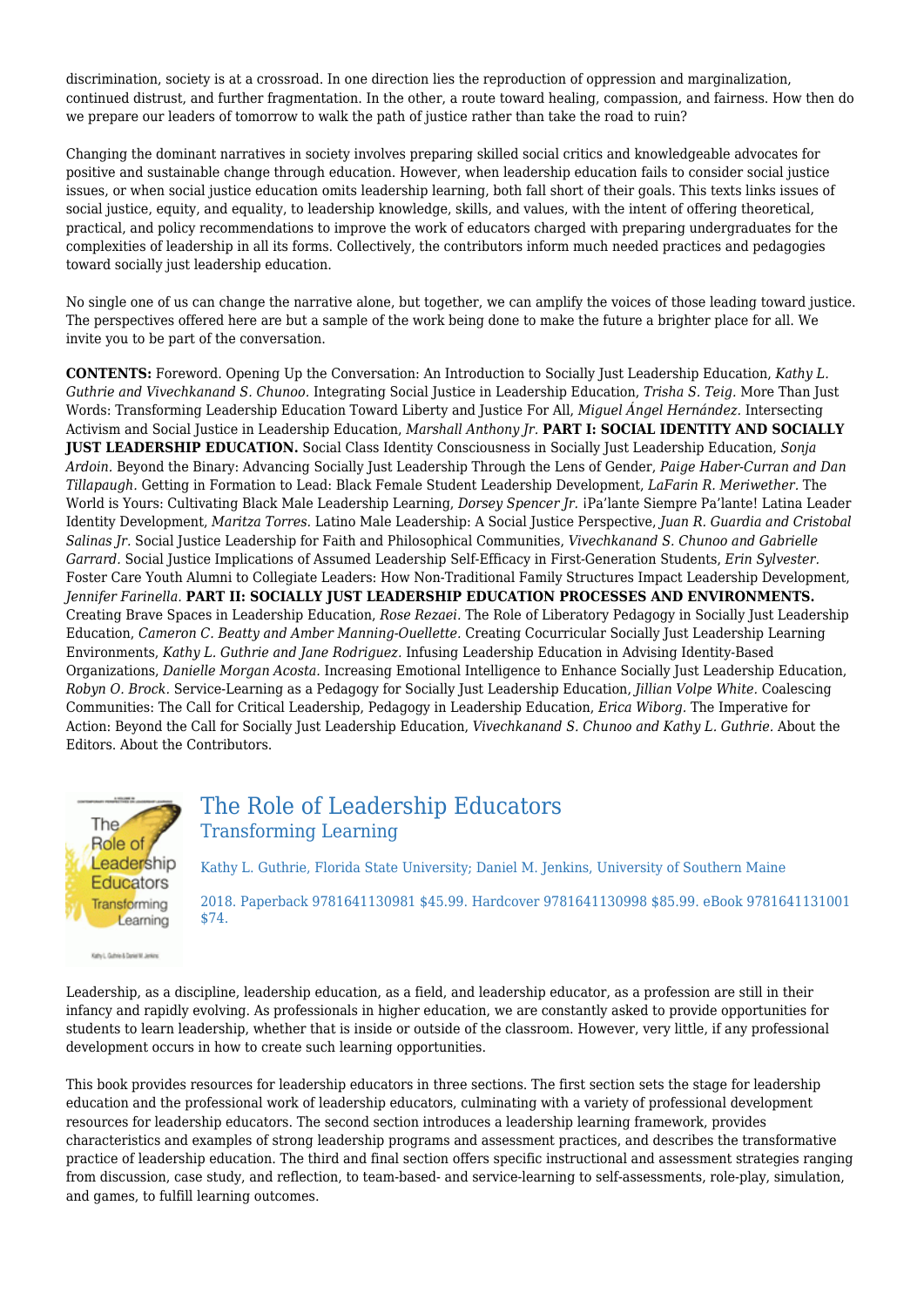**CONTENTS:** Preface. Acknowledgments. **SECTION I: LEADERSHIP CAN BE TAUGHT: EDUCATION AND EDUCATOR** CHAPTER 1: Setting the Stage: Importance of Leadership Education. CHAPTER 2: Leadership Educator as a Professional Identity. CHAPTER 3: Leadership Educator Resources. **SECTION II: DESIGNING OPPORTUNITIES FOR LEADERSHIP LEARNING** CHAPTER 4: Leadership Learning Framework. CHAPTER 5: Leadership Education and Learning Contexts. CHAPTER 6: Characteristics of Distinctive Leadership Programs. CHAPTER 7: Distinctive Contextual Leadership Program Examples. CHAPTER 8: Assessment in Leadership Education. **SECTION III: DELIVERING LEADERSHIP EDUCATION** CHAPTER 9: Leadership: An Applied Discipline. CHAPTER 10: Discussion: Leadership Education's Signature Pedagogy. CHAPTER 11: Case Study Methods for Leadership Education. CHAPTER 12: Reflection as Leadership Pedagogy. CHAPTER 13: Team-Based Learning: It's All About Process. CHAPTER 14: Service-Learning as Leadership Pedagogy. CHAPTER 15: Self-Assessment, Peer-Assessment, and Observation Instruments. CHAPTER 16: Role-Play, Simulation, and Games as Leadership Pedagogy. CHAPTER 17: Leadership as Art. References. About the Authors.